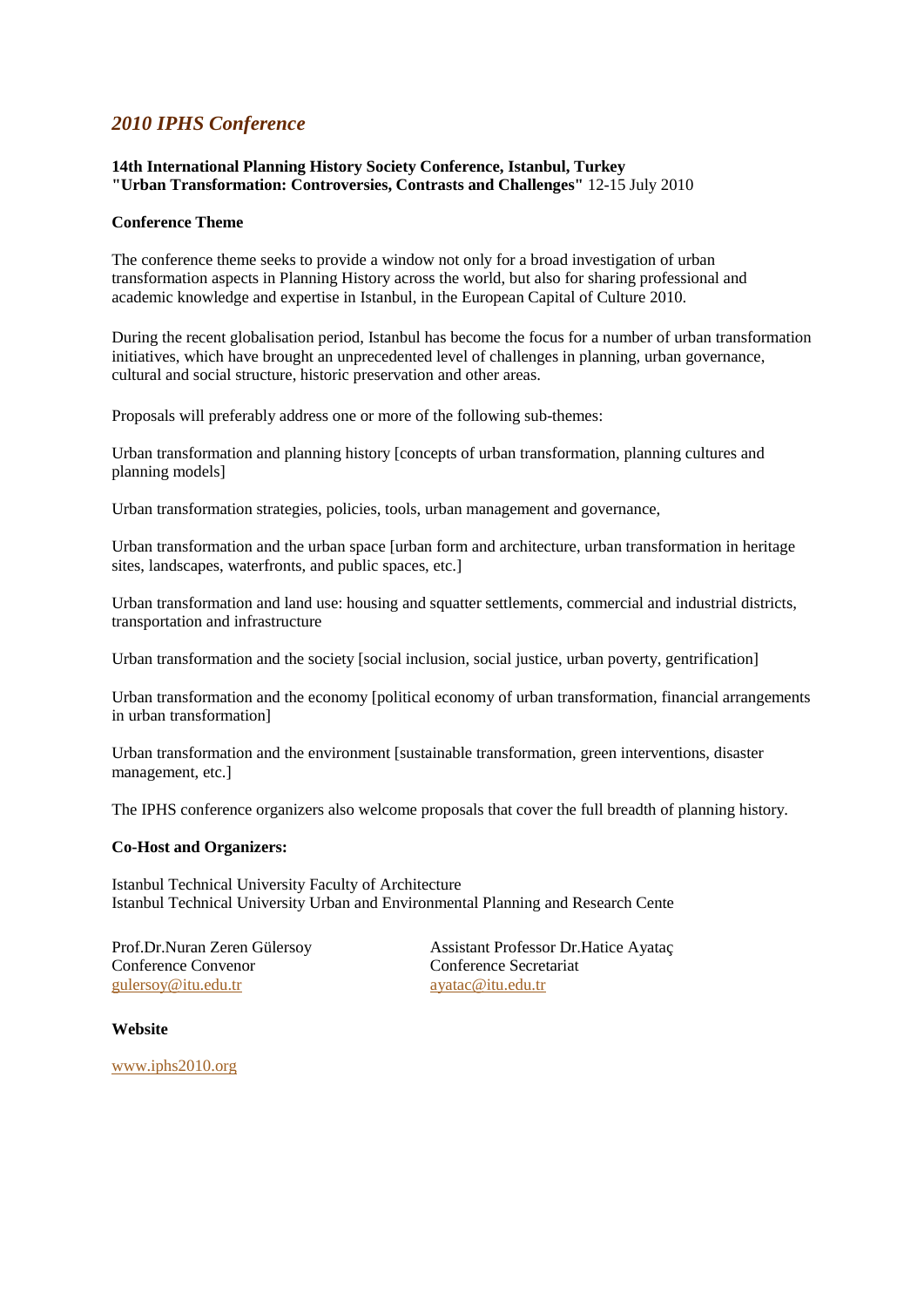**08.30-09.30 Registration**

| Nuran Zeren GÜLERSOY<br>Conference Convenor, Istanbul Technical University                   |
|----------------------------------------------------------------------------------------------|
| Orhan HACIHASANOĞLU<br>Dean, Istanbul Technical University Faculty of Architecture           |
| Laura KOLBE<br>President, The International Planning History Society, University of Helsinki |
| <b>Deniz INCEDAYI</b><br>President, Chamber of Architects Istanbul Metropolitan Branch       |
| Mehmet GÜRKAN<br>Istanbul 2010 Agency                                                        |
| <b>Muhammed ŞAHİN</b><br>Rector, Istanbul Technical University                               |
| Kadir TOPBAŞ<br>Mayor, Istanbul Metropolitan Municipality                                    |

**09.30-11.00 Welcome Adresses** 

**11.00-11.30 Coffee Break**

#### **11.30-13.00 Invited Speakers**

**Moderator: Gülsün SAĞLAMER,** Istanbul Technical University

**Afife BATUR,** Istanbul Technical University *Urban History of İstanbul*

**Peter BATEY,** University of Liverpool *Liverpool and European Capital of Culture 2008: Transforming Attitudes and Delivering Projects*

**Shun-ichi J. WATANABE,** Tokyo University of Science

*A Historical and Comparative Analysis of the Basic Character of the Japanese Planning System: Toward a drastic reform for Decentralization and Participation*

**13.00-14.00 Lunch**

**14.00-15.30 Invited Speakers**

**Moderator: Laura KOLBE**, University of Helsinki

**Murat GÜVENÇ,** Bilgi University, İstanbul *Problems and Prospects of New Urban Historiography and Spatial Representation*

**Baykan GÜNAY,** Middle East Technical University, Ankara *Ankara; Duality of the Core and the Fringe*

**Zeynep ÇELİK,** New Jersey's Science and Technology University *The Remaking of "Islamic" Cities*

**15.30-16.00 Coffee Break**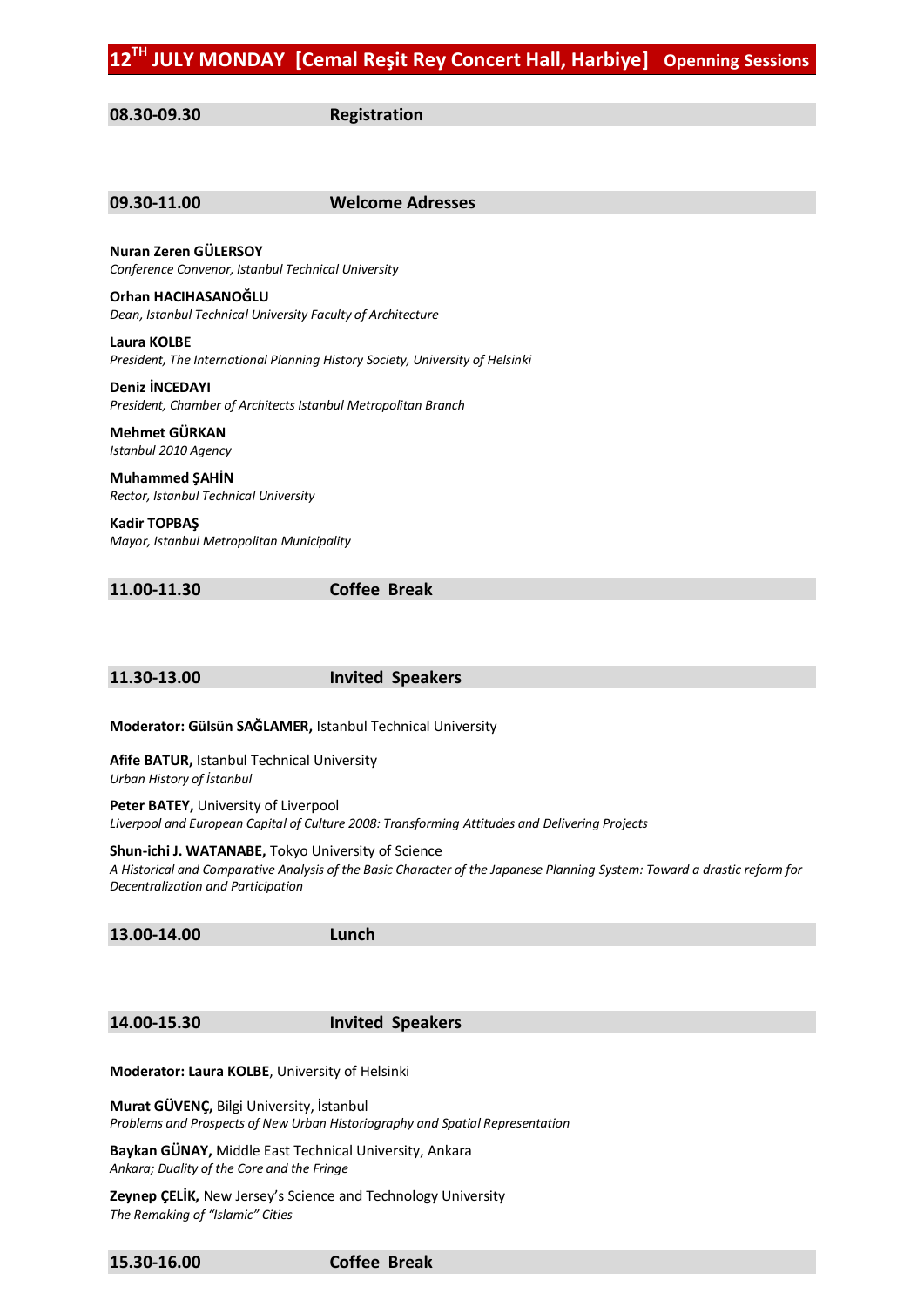**08.30-09.00 Registration**

| <b>Session 25</b>                                                                                  | <b>Planning Culture</b>                                                                                                                                                  | <b>Room</b>       | 109 |
|----------------------------------------------------------------------------------------------------|--------------------------------------------------------------------------------------------------------------------------------------------------------------------------|-------------------|-----|
| Moderator: Şinasi AYDEMIR, Turkey                                                                  |                                                                                                                                                                          |                   |     |
|                                                                                                    | Yousef Adnan TAIBEH, Jordan, Mustapha MADI, Lebanon<br>Wadi Amman Development, the Challenge of Accessibility                                                            |                   |     |
| Ayşegül Didem ÖZDEMİR, Turkey<br><b>Urbanism Movement</b>                                          | Suburban Transformation and New Urbanism: The Evaluation of Housing Developments in Istanbul according to the New                                                        |                   |     |
| Fareea SHAHREEN, Italy                                                                             | Integrates the Contemporary Theory and Practices of Land Use Plan in the UK Cities,                                                                                      |                   |     |
| Tomoko KURODA, Japan                                                                               | The Role of the Women in the Masque of Learning                                                                                                                          |                   |     |
| Sidney Piochi BERNARDINI, Brazil                                                                   | Modern Urban Planning in Brazil: Presences and Absences in the City of Santos Urban Expansion Plan of 1910, Sidney                                                       |                   |     |
| Neslihan SERDAROĞLU SAĞ, Turkey                                                                    | An "Area Based Approach" In Urban Regeneration Projects: Konya Sample                                                                                                    |                   |     |
| <b>Session 26</b>                                                                                  | <b>Heritage Sites</b>                                                                                                                                                    | <b>Room</b>       | 127 |
| Moderator: Stephan WARD, UK<br>David GORDON, Canada<br>Suburban Nation: Canada's Post-1945 Suburbs |                                                                                                                                                                          |                   |     |
| Peter LARKHAM, Mert Nezih RIFAIOGLU                                                                | Conserving the Heritage of Workers' Housing: A Comparative Study                                                                                                         |                   |     |
|                                                                                                    | Ebru GÜRLER, Nuran ZEREN GÜLERSOY, Turkey<br>Paradigm Shifts and Urban Regeneration Process in Planning History                                                          |                   |     |
|                                                                                                    | <b>Marco AMATI, Robert FREESTONE, Australia</b><br>The Exhibitionaryons in Connecting Town Planning Ideas to Everyday Existence                                          |                   |     |
|                                                                                                    | Nilüfer BATURAYOĞLU YÖNEY, Yıldız SALMAN, Turkey<br>Mass Housing Development by a Government Agency and the Politics of Urbanization                                     |                   |     |
| Mervyn KEITH MILLER, UK                                                                            | Picturesque Illusion: The work of Clough-Williams Ellis                                                                                                                  |                   |     |
| <b>Session 27</b>                                                                                  | <b>Public Space and Landscape</b>                                                                                                                                        | <b>Room 217-A</b> |     |
| Moderator: Dirk SCHUBERT, Germany                                                                  |                                                                                                                                                                          |                   |     |
| Michael HEBBERT, UK                                                                                | Urban Climatology and Urban Design, a History of (non) Applied Science                                                                                                   |                   |     |
| Christopher SILVER, USA                                                                            | Managing Water in Megacity Jakarta: An Historical Inquiry Ana Lucia BRITTO (Dr.), Brazil<br>Water appropriation and Use in the City of Rio de Janeiro in the XIX Century |                   |     |
| Ayse ÖZYETGİN, Azime TEZER, Turkey                                                                 | The Concept of Urban Natural Resource Governance and Integration with Urban Planning,                                                                                    |                   |     |

**Ashantha GOONETILLEKE, Tan YIGITCANLAR0,** Australia *The Importance of a Triple Bottom Line Approach for Safeguarding Urban Water Quality*

**Juliana SILVA DE MACÊDO, Luiz Augusto MAIA COSTA,** Brazil

*The Elaboration of Urban Development Policy of the State of Bahia: Planning and Governance*